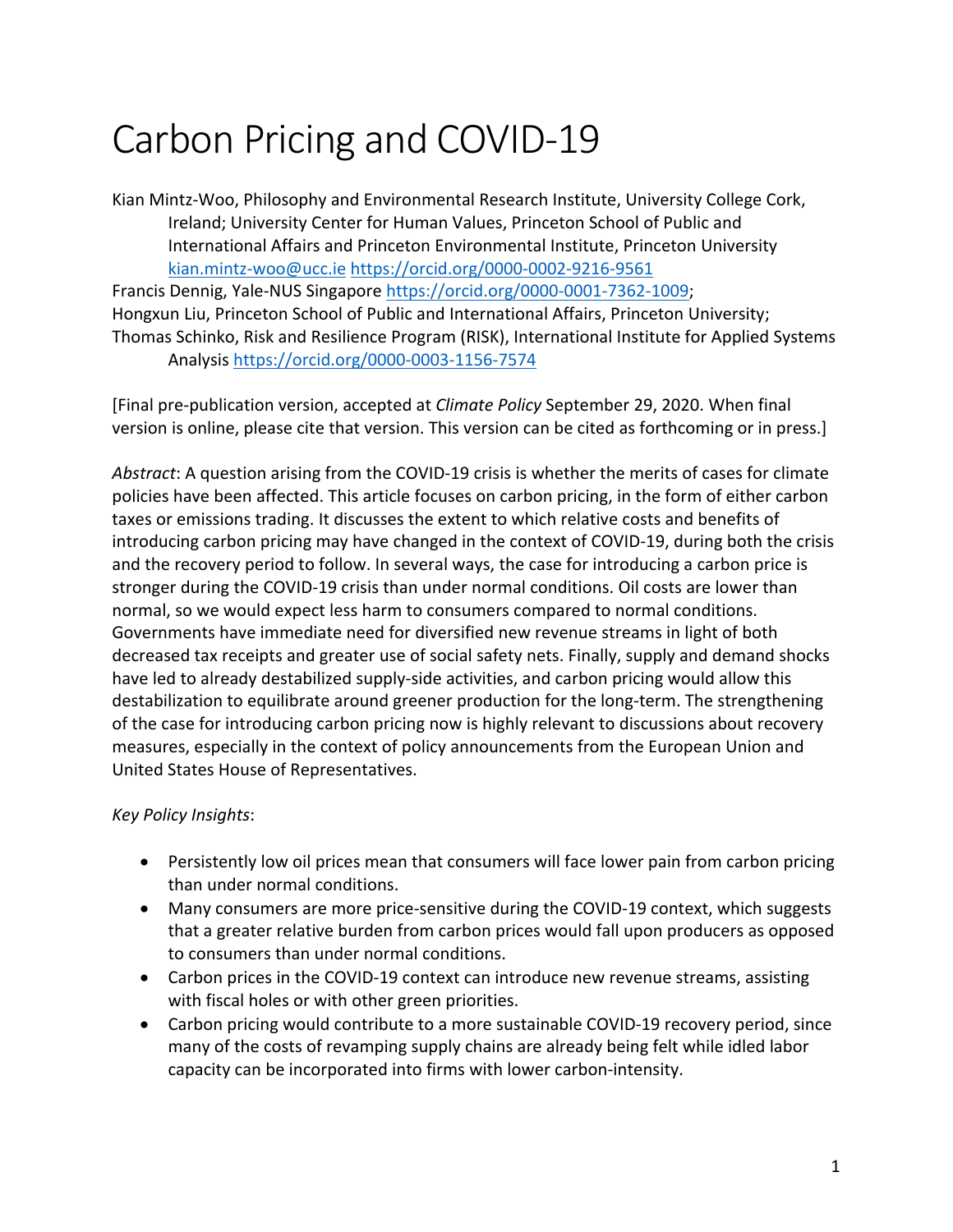*Key Words*: carbon price, carbon tax, climate policy, COVID-19, creative destruction, emissions trading, green recovery

### Introduction

There are many economic dimensions to the current coronavirus disease 2019 (COVID-19) crisis, but key ones include massive supply and demand shocks; equally massive expansion of public balance sheets due to ad-hoc support measures, economic recovery plans, and decreases in tax receipts; and low energy prices. While circumstances vary across the world, many regions face similar conditions. This unprecedented situation raises the issue of how to evaluate, or reevaluate, policy options against the backdrop of such a crisis. This has particular implications for addressing climate change, given the urgency of achieving net zero emissions within the next few decades (IPCC, 2018).

It is imperative to determine which types of policy responses could help the world to "recover better" or "build back better", setting the stage for an economic recovery that, at the same time, contributes to tackling climate change.<sup>1</sup> This article focuses on the issue of carbon pricing and the relative costs and benefits of introducing a carbon price amidst such a crisis, as compared with under normal conditions.2 Carbon prices can be reflected in price-based instruments such as carbon taxes, which usually set a fixed cost for each additional ton of carbon dioxide, and quantity-based instruments such as carbon emissions trading. Most of the considerations discussed in this article would apply to both types of carbon pricing.<sup>3</sup> The reason for the focus on carbon pricing is that other policy instruments for addressing climate change (such as renewable energy incentives, product efficiency standards, or R&D investment) do not interact with this crisis in the many ways that carbon prices do. Furthermore, carbon pricing is a tool recognized for its strengths both by economists and thought leaders (Baker et al., 2017; Akerlof et al., 2019; The Economist, 2020) and which is being implemented in many jurisdictions across the world (Narrasimhan, 2018).

In typical circumstances, introducing a carbon price offers environmental benefits in the medium- to long-term, but can be costly in the short-term, because, inter alia, introducing new taxes, or strengthening existing ones, tends to provoke political opposition and undermines private sector predictability during their introduction. In the unusual circumstances arising from the COVID-19 crisis, the costs and benefits look atypical, with the crisis conditions affecting the merits of introducing, or strengthening, carbon prices. *Low energy prices* decrease the perceived costs of carbon pricing to consumers and the policy's potential political costs; the

<sup>1</sup> UN climate change news, 4 May 2020. https://unfccc.int/news/support-grows-for-a-better-recovery-from-covid-19.

<sup>&</sup>lt;sup>2</sup> In regions where fossil fuels are subsidized, parity of reasoning suggests that the subsidies should be withdrawn and the same arguments for introduction of a carbon price apply, albeit with greater force (Basri et al., 2020). Such counterproductive subsidies have not been limited directly to fossil fuels. They include subsidies that apply to, for instance, housing and commuting.

<sup>&</sup>lt;sup>3</sup> For a review of quantity-based instruments, see Narassimhan et al. (2018). For a discussion of relative costs and benefits between these systems see Haites (2018).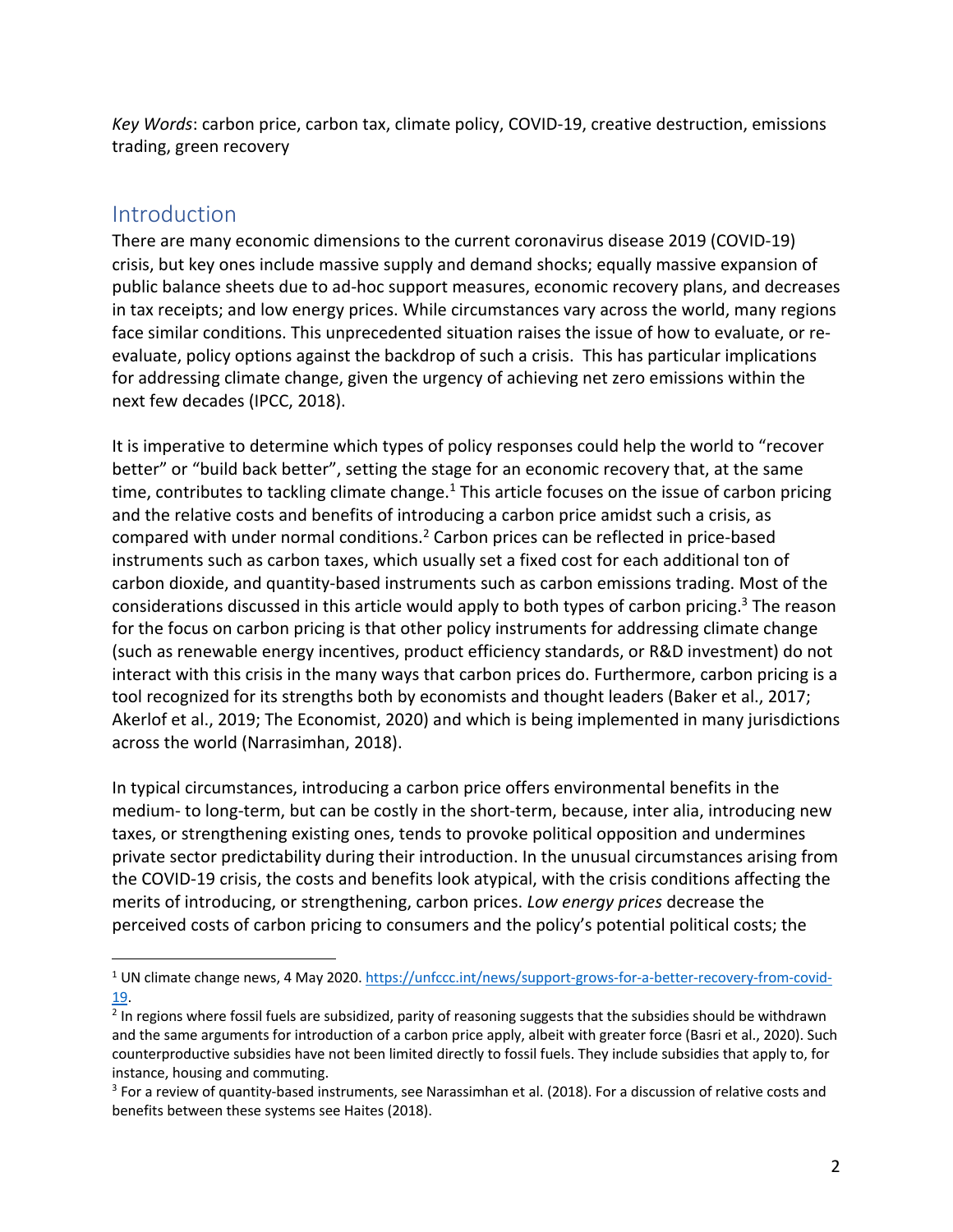simultaneous *supply and demand shocks* mean that the market is already suffering the costs of reorienting, thus facilitating the introduction of carbon prices; *fiscal pressures* make the case for revenue-positive carbon policy more valuable in the short-term; and *changes in production and consumption* could lead to greener economic activity if industries are encouraged to develop along the lines of long-term economic and environmental low-carbon sustainability. If the merits are affected in these positive ways, a carbon price could complement traditional fiscal efforts to stabilize and boost the economy, while strengthening efforts to combat climate change.

This input comes as a timely contribution, not only in the context of the COVID-19 pandemic, but also in the midst of international climate policy developments. In June, the United States (US) House Select Committee on the Climate Crisis (2020) issued a report which calls for a price on carbon. Furthermore, in May 2020, the European Commission presented a proposal for a €750 billion recovery plan to revive the bloc's economies that have been affected by the COVID-19 crisis (Brunsden and Fleming 2020). The European Commission has committed to revising its Energy Taxation Directive in order to incentivize green behavior, that is, to raise the price of carbon intensive energy (European Commission, 2019). At the national level carbon prices are under consideration in many other jurisdictions. Malliet et al. (2020), for example, find that, in France, carbon prices would stimulate green investment while not slowing the recovery from COVID-19. Against this background, this article seeks to explore whether the COVID-19 crisis provides a window of opportunity for the introduction of strong carbon pricing, with potential benefits both for economic recovery and for tackling climate change. This potential window is important to consider even if the ways in which public opinion and political bandwidth will evolve are especially difficult to predict given the unprecedented COVID-19 conditions.

The article begins by discussing the opportunities raised by low energy prices to help reduce the costs of carbon pricing to consumers. It then discusses the COVID-19 supply and demand shocks, arguing that the massive reorientation of supply chains means that some costs of increased carbon pricing are already being felt, with opportunities to lock in low-carbon behaviors. The article continues by drawing attention to the fiscal demands of COVID-19 and the urgent need for new sources of funding, which could include carbon pricing. Next, the article discusses a COVID-19 recovery period, where having a carbon price could incentivize firms that are sustainable for the long-term, both environmentally and financially. Finally, the paper concludes by attending to links to current policies under consideration and the limited time available for effectively tackling climate change.

## Persistently Low Oil Prices

In February and March of 2020, a price war between Russia and Saudi Arabia led to a glut of oil being dumped on the market by both countries. While an intervention by US President Donald Trump in April 2020 succeeded in reducing production levels, the oil glut contributed to historically low price levels. The main driver of these low price levels, however, is demand reduction in light of restrictions on economic activity in response to COVID-19, with oil demand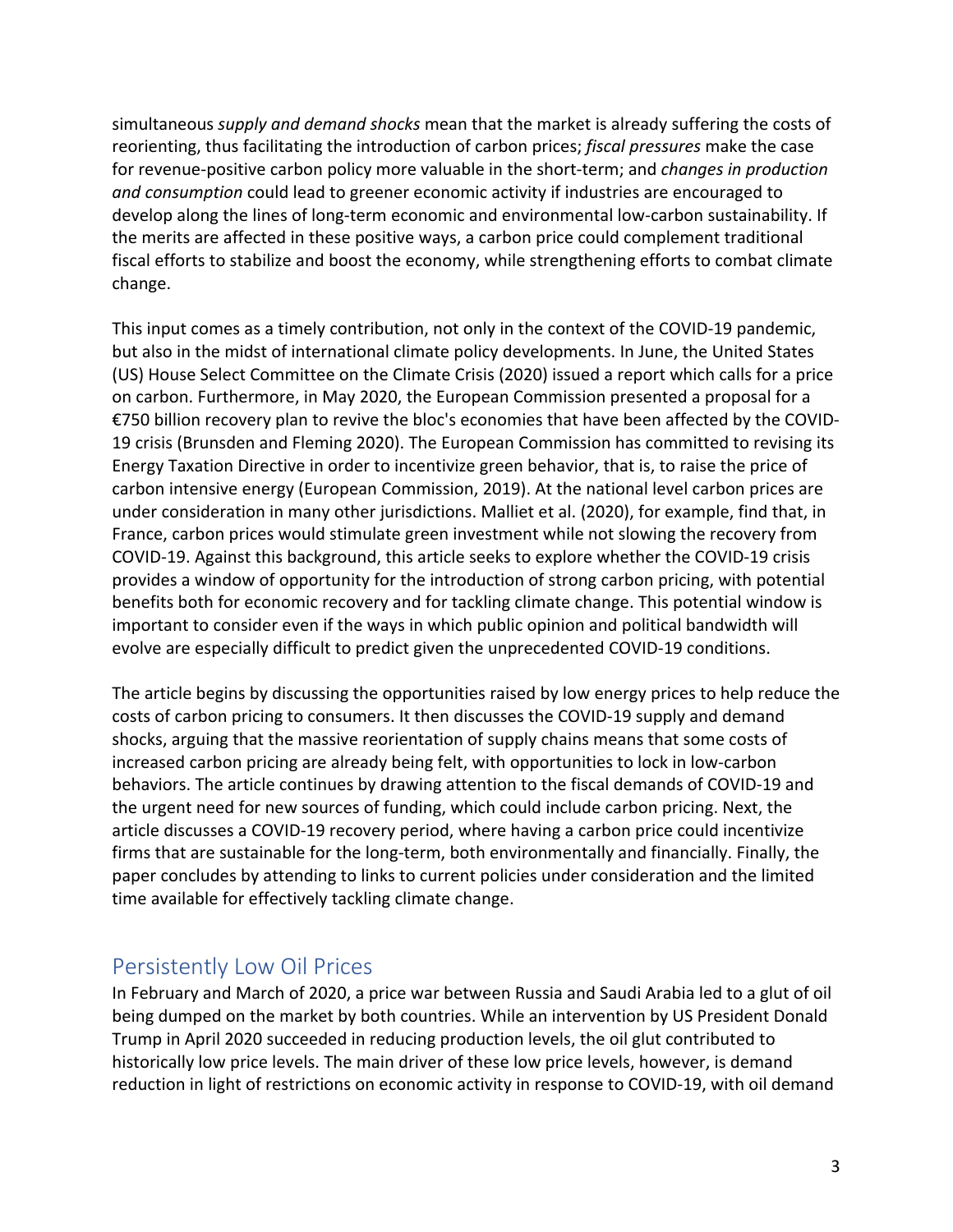down nearly 5% in the first quarter of 2020 (International Energy Agency, 2020). <sup>4</sup> We should expect to see at least a short-term period where this demand – and oil prices – remain low; energy analysts expect oil prices to generally remain below US\$40 per barrel "for the foreseeable future" (Krauss, 2020). In September 2020, BP's annual energy outlook included two scenarios where demand never rises above 2019 highs (Raval et al., 2020). These drivers do not only apply to oil; given falling demand and gas storage approaching capacity, prices for natural gas are predicted by some analysts to even go negative (Stapczynski et al., 2020). Such low energy prices may provide an opportunity to introduce or strengthen carbon pricing policies, because they reduce the harm to the consumer relative to normal conditions.

One key political economy consideration in relation to low energy prices is how these translate into perceived costs on the consumer side (Maestre-Andrés et al., 2019), and the consequent repercussions for the acceptability of carbon pricing. There are different categories of consumer goods where changes in energy prices translate into lower prices for the consumer with greater or lesser transparency. In the highly transparent category, we have goods like gasoline, where changes in oil markets have a high correlation with end-user prices. In the moderate category, we have goods like electricity that are highly linked to oil prices. In the less transparent category, we have consumer goods produced with or from oil, like phones, food, etc. The political economy considerations in relation to carbon prices directly respond to the highly transparent category and perhaps to the moderate category; for most consumers, changes in prices to inputs to their consumer goods will be less salient.

As for the former categories, however, there can be significant opposition to carbon pricing from consumers who are concerned about rising costs (Klenert et al., 2018). Such concerns have proved to be a barrier to introducing carbon pricing at all, or to implementing carbon prices at high enough levels to have an impact on behavior (Carattini et al., 2018; Rabe, 2018).

New or strengthened carbon pricing policies that would offset recently lowered prices – as experienced during the COVID-19 pandemic – are less likely to be objectionable to consumers. Carbon taxes, in particular, could even be used to stabilize oil prices and reduce volatility by offsetting price swings (Derviş and Strauss, 2020). The potential to take advantage of more muted opposition acts as a point in favor of introducing carbon pricing in the context of the COVID-19 crisis, especially if done quickly before consumers fully adapt to lower fuel prices.

Furthermore, while consumer demand for fuels is relatively inelastic under normal conditions (Woo et al., 2018; Labandeira et al., 2017), there is reason to believe that demand has become more elastic in the short-term in the COVID-19 context. One reason is that consumers are more likely to be able and willing to curtail their travel patterns, especially international air travel, which has seen a substantial fall in demand due to COVID-19 restrictions. Another reason is that, with uncertainty and shocks to consumer confidence there might be more price-sensitivity

<sup>&</sup>lt;sup>4</sup> As Helm (2020) notes, the oil glut that precipitated the price crash during the COVID-19 crisis, when prices even turned negative in some cases, occurred before many of the economic effects of the crisis were felt. Low energy prices are therefore partially independent of the demand shock.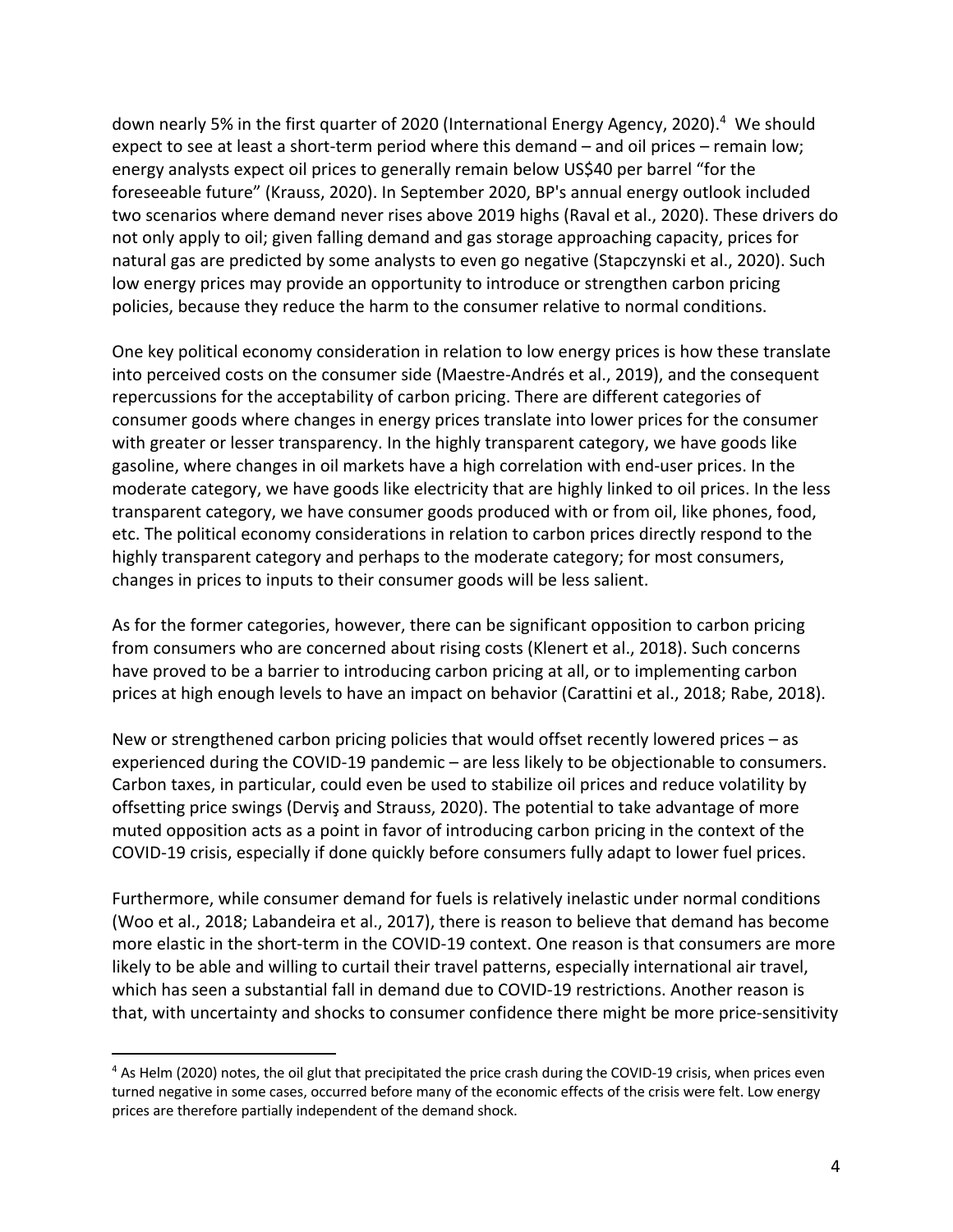than normal. If this is correct, the impact of carbon pricing would fall more on producers and less on consumers than under normal circumstances. This follows from economic research on how increased taxes are carried by consumers and producers ("tax incidence"); roughly speaking, the side with the greater elasticity – responsiveness to changing costs – bears less of the burden since they can shift their buying or selling behavior. Normally, consumers are relatively inelastic in energy use and producers are relatively elastic. In this context, increased elasticity amongst consumers would predict a greater burden of carbon prices falling on producers, at least relative to normal. This could help address costs, whether political or to the consumer. Insofar as demand is more elastic, this presents another advantage of introducing a carbon price now during the COVID-19 crisis.

Raising energy costs through a carbon price might also counteract the stimulus effect of low energy prices, which would otherwise encourage greater energy use (e.g. for leisure activities), and with it carbon emissions. Given that governments throughout the world are placing a high priority on economic recovery from the COVID-19 crisis, the potential dampening of any stimulus effect might seriously harm the political attractiveness of carbon pricing.

In this regard, there are two countervailing considerations. The first applies to some carbonintensive activities. Private transport activities – especially international air travel – now carry additional negative externalities in terms of increasing potential disease transmission. If we wish to slow and control the spread of the virus, disincentivizing transport and travel relative to the pre-pandemic status quo could bring significant public health benefits, while also lowering carbon emissions.

A second countervailing consideration against concerns about dampening the stimulus effect is that the COVID-19 context does not call for economic stimulus as such. The supply and demand shocks were not endogenous; they were primarily driven by governmental action. In the absence of the government restricting market activity, there is no reason to believe that demand would be low. Although the fiscal measures are sometimes called a stimulus in the press, they are not meant as financial stimuli; they are meant to ameliorate the pain of temporarily pausing economic activity. In this context, low prices by themselves would do little to increase market activity; instead, they would depress the income of producers and could trigger deflationary mechanisms by increasing savings rates. Therefore, in the context of the COVID-19 crisis, it is not clear that reducing the stimulating effect of low oil prices is a substantive point against a carbon price, as it might have been under different recessionary circumstances.

Finally, while low-carbon energy sources were becoming cost-competitive before the COVID-19 crisis<sup>5</sup> even on an unsubsidized basis, low oil prices now threaten to curtail low-carbon investment. Given the reduction in overall energy demand, the low- or no-variable cost renewable sources have, however, experienced resilient demand during the crisis (International Energy Agency 2020). The extension of carbon pricing policies would not only help to

<sup>5</sup> See, for instance, the levelized cost of energy estimates at https://www.lazard.com/perspective/lcoe2019.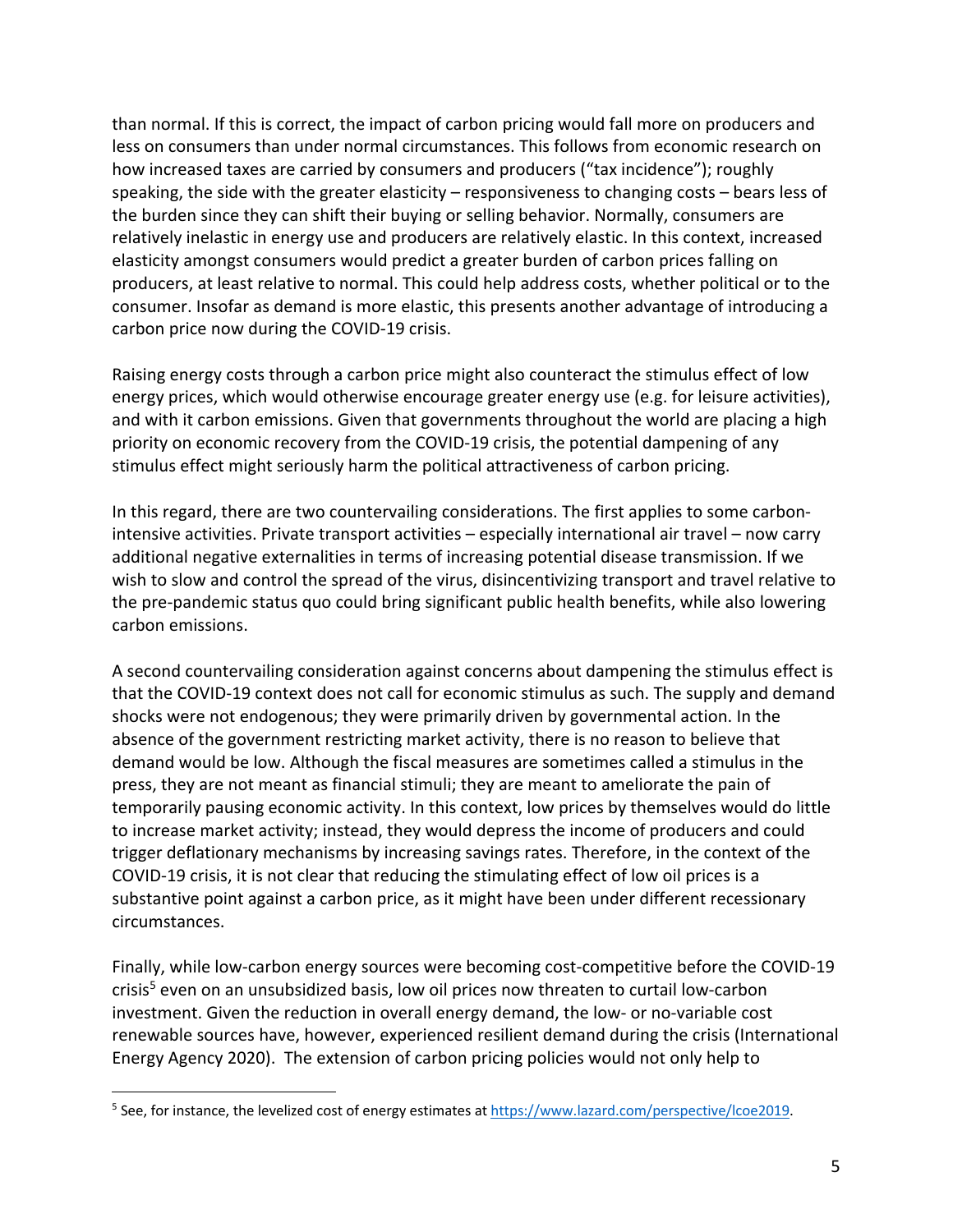internalize the externalities of carbon-intensive fuels, but also to maintain these longer term trends that favor renewables, especially given the consumption and production changes accompanying the COVID-19 shocks.

## Supply and Demand Shocks

Reduced production in many parts of the world was the initial response to the COVID-19 crisis, with factories across first China, and then across the world, being shuttered (Edgecliffe-Johnson, 2020); this led to massive supply-chain shocks and attempts to reduce exposure to particular suppliers (Wolf, 2020). This reduction was made more challenging by the predominance of just-in-time value chains which traded redundancy for efficiency (McKinsey, 2020).

These production responses have been accompanied by massively reduced consumption. Some of this consumption has been curtailed by government requirements to stay at home; some is due to loss of wages and some due to precautionary saving (Rogoff, 2020). This demand shock can be felt in many sectors of the economy, but for the purposes of this article, our questions are how to orient the overall mix of firms towards lower carbon-intensity and whether these shocks undermine, or perhaps support, the political feasibility of a carbon price.

Carbon pricing directs support to firms providing low-carbon products and services and away from those that are carbon-intensive. In this sense, expanding or strengthening carbon pricing would provide a low-carbon direction to the creative destruction (Schumpeter, 1942) occurring because of both the supply and demand shocks. Government support, however, is being requested, and indeed given to, many carbon-intensive industries; insofar as they have political clout, this could make introducing a carbon price during the COVID-19 crisis more difficult.<sup>6</sup>

However, Hepburn et al. (2020) find that bailing out carbon-intensive sectors like airlines is believed to come with very low long-term multipliers – that is, the value of spending on these priorities in terms of ratio of change in national income to the government spending is low. In a survey of economic experts in both the public and private sectors, Hepburn et al. (2020) find that airline bailouts were consistently ranked as the least valuable recovery policies in the longterm. Although it might be challenging politically in the short term to avoid supporting carbon intensive industries, we can expect that supporting such firms will be more costly for the government since the return on government spending is relatively low. In contrast, Hepburn et al. (2020) find that spending on some "climate positive" priorities would generate *both* sustainable environmental and economic benefits, with larger long-term returns to national income. The five climate-positive priorities they recommend are clean infrastructure, building efficiency retrofits, natural capital for ecosystem resilience, clean R&D investment, and training for employment transitioning from carbon intensive sectors.

<sup>&</sup>lt;sup>6</sup> Government support in recovery packages can be found at https://www.energypolicytracker.org/. Thanks to the editor for pointing to this source.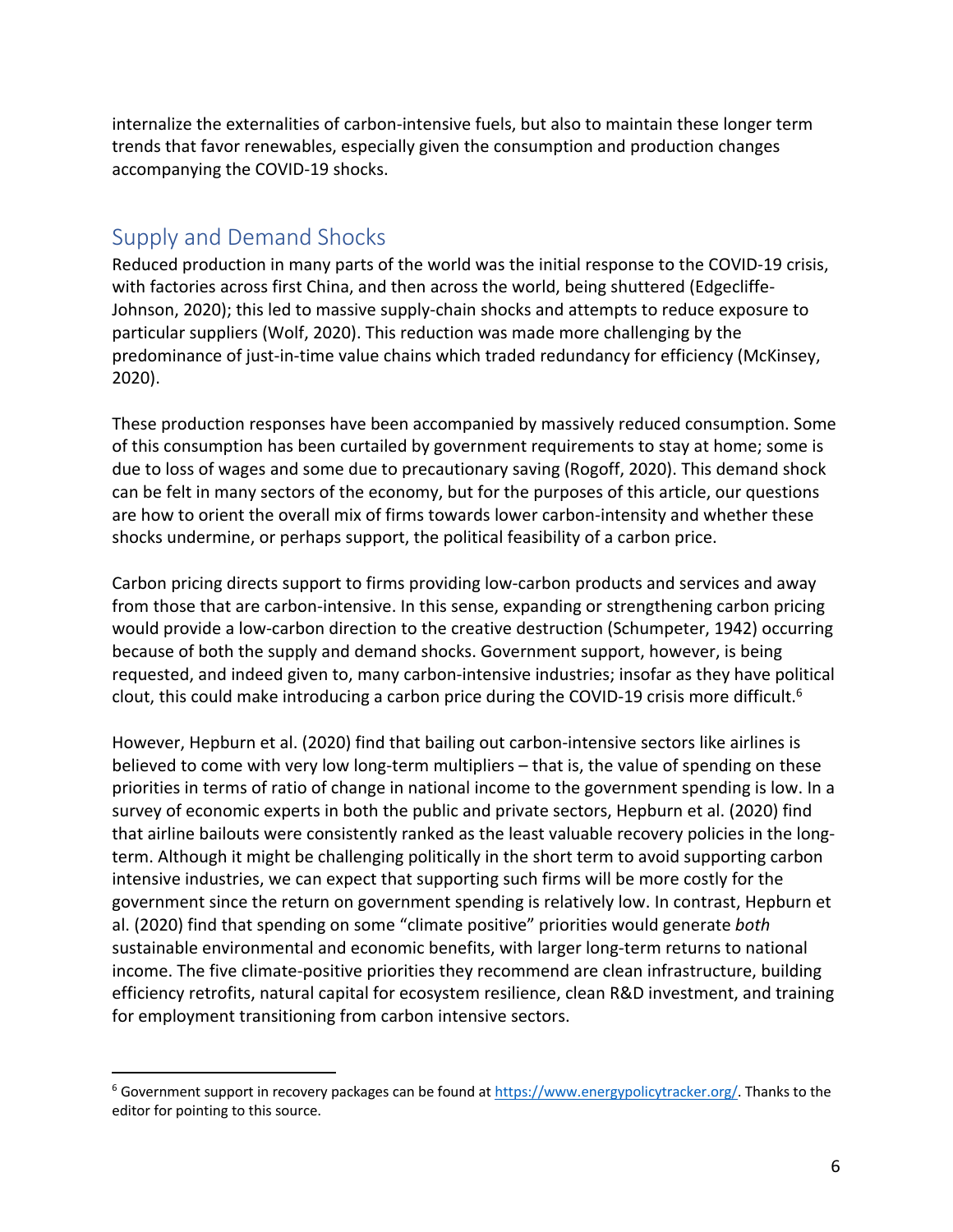On the consumer side, one could be concerned that the shocks induced by COVID-19 may have led to the displacement of concern about climate change, and therefore greater difficulty in introducing carbon pricing policies. However, an April 2020 survey across 14 countries found 71% globally agree or strongly agree that climate change in the long term is as serious as COVID-19 (21% disagree or strongly disagree) while 65% support or strongly support a green recovery from COVID-19 (25% disagree or strongly disagree) (Ipsos MORI, 2020). Those surveyed probably disagreed about how to understand a "green recovery", but it is plausible that green recoveries broadly include incentivizing green activity and disincentivizing carbonintensive activities, which would be the purpose of carbon pricing policies. The same survey also found that, if a political party did not have serious climate policies, 57% would be put off voting for that party (with 15% disagreeing or strongly disagreeing). Interestingly, 51% said they believed that it was somewhat or very likely that COVID-19 would increase *other* people's motivation to address environmental concerns. This evidence suggests that the COVID-19 crisis has not undermined people's political, economic or social support for strong climate action, thereby potentially offering a window of opportunity to introduce effective carbon pricing. While this opportunity is important to recognize, it may crucially depend on the shape of the carbon pricing policy, especially how revenue is used and whether it is transparently allocated to addressing the costs of COVID-19.

## Potential Revenue During the Crisis

The demand shock also raises fiscal concerns; OECD countries are expected to face trillions in public debt due to the coronavirus, \$17tn by one estimate (Giles and Harding, 2020). Budgets have been hit both by greater use of social safety nets as well as by decreased tax revenues. Besides automatic stabilizers such as unemployment insurance, all G20 nations have also adopted massive fiscal measures to inject liquidity and try to address lost wages.

In the short-term, a carbon price would raise revenue, presenting possibilities with different strengths and weaknesses. Uses of carbon revenue which involve government spending, whether for green or other policies (revenue-positive) can be distinguished from revenue which is simply returned to taxpayers, either directly as lump-sum payments or by reducing other taxes (revenue-neutral).<sup>7</sup> Of course, combinations of these uses of revenue are possible and have been implemented. Insofar as the policy is revenue-positive, that could help counterbalance the fiscal shortfalls that many governments will face. For instance, in the US, where state governments are legally unable to run deficits but face major fiscal demands in response to the crisis, a new source of revenue could be particularly welcome (Galbraith and

<sup>&</sup>lt;sup>7</sup> While the discussion here tracks carbon taxes, similar considerations apply to emissions trading schemes. They are less discussed because the political pushback against emissions trading scheme revenue is lower than for carbon taxes – trading schemes are less likely to be seen as taxes on consumers, even if they do have the effect of raising energy prices (Rabe, 2018). On the emissions trading schemes side, Narassimhan et al. (2018) discuss various uses for trading scheme revenues. They discuss three categories: supporting emissions-intensive and trade-exposed sectors, funding green projects, and supporting distributional equity. While they do not pronounce on the relative merits of these different uses of trading scheme revenues, similar considerations and comparisons to those given here could be adduced.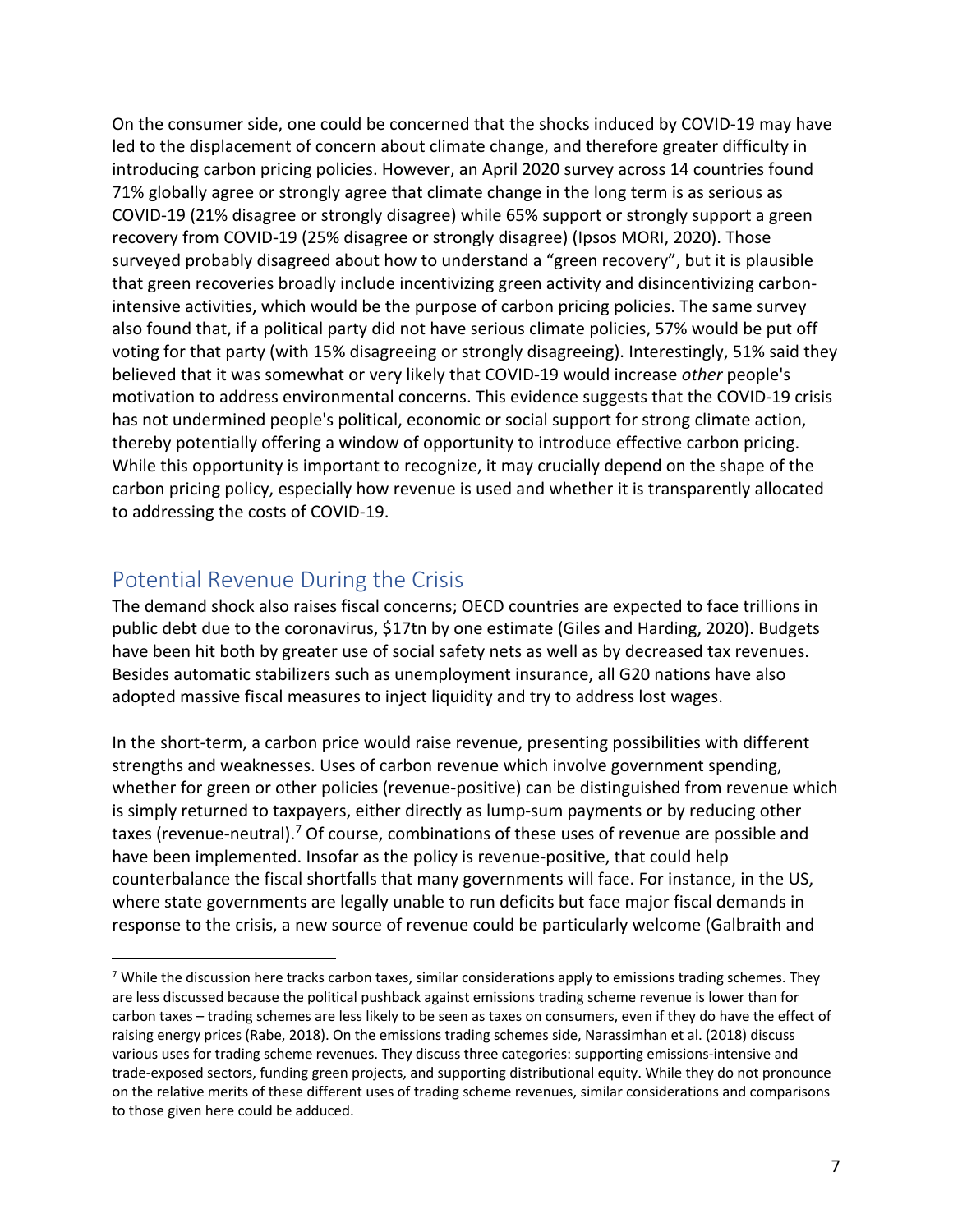van den Bergh, 2020). In the EU, additional revenue streams for covering the repayment and interest costs for the recovery plan are also currently being considered. The amounts that could be raised by a carbon tax are not insubstantial. In 2019, when the US was associated with 4.8GtCO<sub>2</sub> in energy-related emissions, a carbon tax of  $$40/tCO<sub>2</sub>$  could theoretically have yielded \$192bn. The contributions that such revenues could make to addressing fiscal shortfalls are significant. The US Select Committee on the Climate Crisis (2020) makes the point that such revenues could be used for other green priorities such as creating an energy supergrid, improving the rail options, and providing support for workers in vulnerable sectors like coal mining (for a survey of such potential transition policies, see Green and Gambhir 2020). This capacity to allocate funding to other low carbon initiatives could be a point in favor of introducing revenue-positive carbon taxes during COVID-19 crisis conditions.

However, distributional considerations support returning at least part of the revenue to the population directly to offset the potentially regressive nature of carbon taxes.<sup>8</sup> Even in regions where these taxes are only slightly regressive, moral considerations support using some of the revenue to at least neutralize any negative impact on low income households (Singer and Mintz-Woo, 2020; Sayegh, 2019). Making the incidence of carbon taxes progressive, or at least neutral, is not difficult to achieve; given simple equal per capita lump-sum transfers, the net distributional effects of a tax and dividend scheme would be progressive (Mathur and Morris, 2014; Williams et al., 2015; Cronin et al., 2019; Pizer and Sexton, 2019). <sup>9</sup> Aside from the distributional benefits, lump-sum transfers were, for example, also helpful in building a supportive constituency for the British Columbian carbon tax (Harrison, 2012) and made it amongst the most supported designs in a Swiss choice survey experiment (Carattini et al., 2017). It is worth noting that alternative uses of these funds could have greater welfare benefits by reducing distortionary taxes, such as labor taxes, although it is plausible that these uses of revenue should be dispreferred to those which decrease regressivity and increase political acceptability (Klenert et al., 2018; Maestre-Andrés et al., 2019). In the context of the COVID-19 crisis, fiscal imperatives have to be weighed against these distributive concerns, raising the opportunity cost of using carbon tax revenue to redress regressivity. However, to the extent that we favor policies that distribute resources to the worst-off in response to the crisis, there may be even stronger reasons to favor equity over efficiency now.<sup>10</sup>

#### Towards Greener Consumption and Production

The long-term goal of a carbon price is to shift away from carbon-intensive production and consumption. This will require investment and R&D, which are much more challenging for both the private and public sectors to raise during an economic crisis. The key here is that prudent and required measures to avoid potential vectors of COVID-19 infection have already triggered

<sup>&</sup>lt;sup>8</sup> Pizer and Sexton (2019) point to different national characteristics indicating that the tax incidence depends on both the region and the form of energy is being taxed. For instance, with respect to transportation fuel taxes, the direct impacts of these taxes could be progressive in Turkey, where car ownership is heavily weighted by wealth. <sup>9</sup> This simple transfer scheme also has the political benefit of being promoted by prominent conservative thinkers (Baker et al., 2017).

<sup>&</sup>lt;sup>10</sup> Thanks to Ewan Kingston for suggesting this line of reasoning.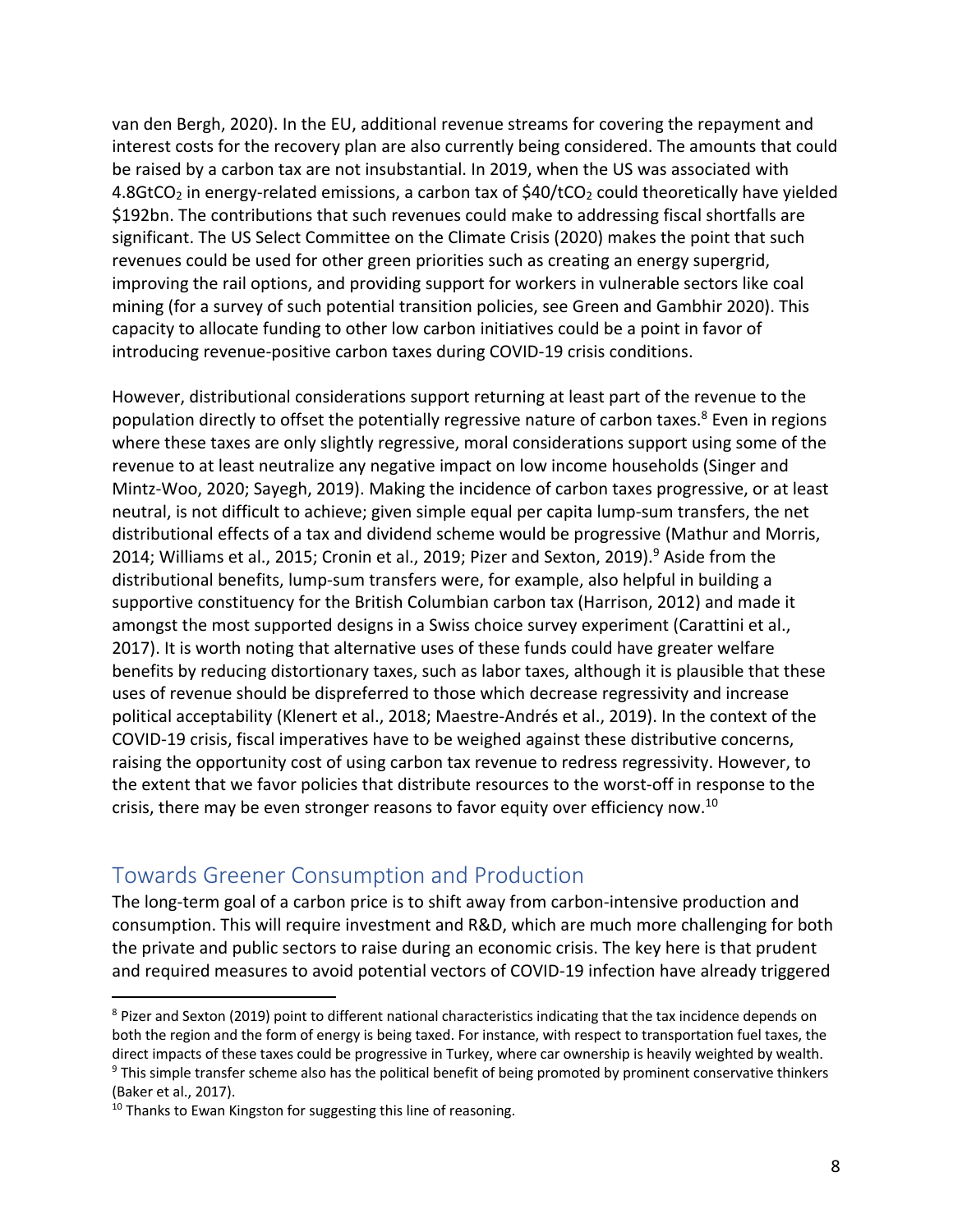major changes in behavior; intervening now by introducing measures like carbon prices may drive social systems into new equilibria with more widespread low-carbon norms (Aghion et al., 2016; Farmer et al., 2019).

On the demand side, for example, the COVID-19 crisis has driven major reductions in individual mobility, along with complementary shifts to less carbon-intensive practices like cycling and telecommuting (Conger, 2020; Goldbaum, 2020; Herman, 2020).<sup>11</sup> Synergies with infrastructure change, such as widening cycle lanes and changing parking spaces to pedestrian pavement, could encourage these low-carbon behavioral changes to continue (Keohane and Abboud, 2020). However, these trends could be fragile; in the absence of sufficient carbon pricing policies, we may return to a market where sport utility and other high emission vehicles are in high demand (Helm, 2020).

On the supply side, The Economist (2020) reports that "businesses at the heart of the fossil-fuel economy – oil and gas firms, steel producers, carmakers – are already going through the agony of shrinking their long-term capacity and employment". In this context, some costs of reorienting carbon-intensive production have already been incurred (also cf. Rosenbloom and Markard, 2020). This is a significant consideration in favor of adopting a carbon price now; in normal circumstances, idling productive capacity would be a major cost – this is less of an issue when productive capacity is idle and for good reason. As recovery brings increased production, adopting less carbon-intensive processes – as incentivized by a carbon price – would be easier than they would be if there had been no retrenchment.

Finally, another consideration in favor of introducing a carbon price now is that, during a recovery, there will be significant amounts of spare labor capacity, which could be put to productive use. With an effective carbon price in place, such use would be less carbon intensive. Crucially, it is easier to form new less carbon-intensive firms than it is to shift extant firms to less carbon-intensive production modes. This is complemented by the fact that lowcarbon investment (e.g. building refurbishment, renewable energy source investments) tends to be labor intensive and foster local value chains, which makes it more politically attractive. Creative destruction unfolds through the churn of companies failing and new ones forming with those resources. A carbon price can have an important effect in pushing for a greener economy by incentivizing the direction of this churn. During the crisis, a carbon price helps direct support to low-carbon firms. In the recovery phase, it could help create new low-carbon firms to replace older carbon-intensive ones.

 $11$  Of course, we also see preferences for use of private transportation instead of public transportation, due to fears over virus transmission. In a recovery period where oil prices may rebound, carbon prices could add to the opportunity costs of using private transportation with fossil fuels. Incentivizing purchases of electric vehicles, for example, could have significant value in reducing emissions, regardless of region (Knobloch et al., 2020).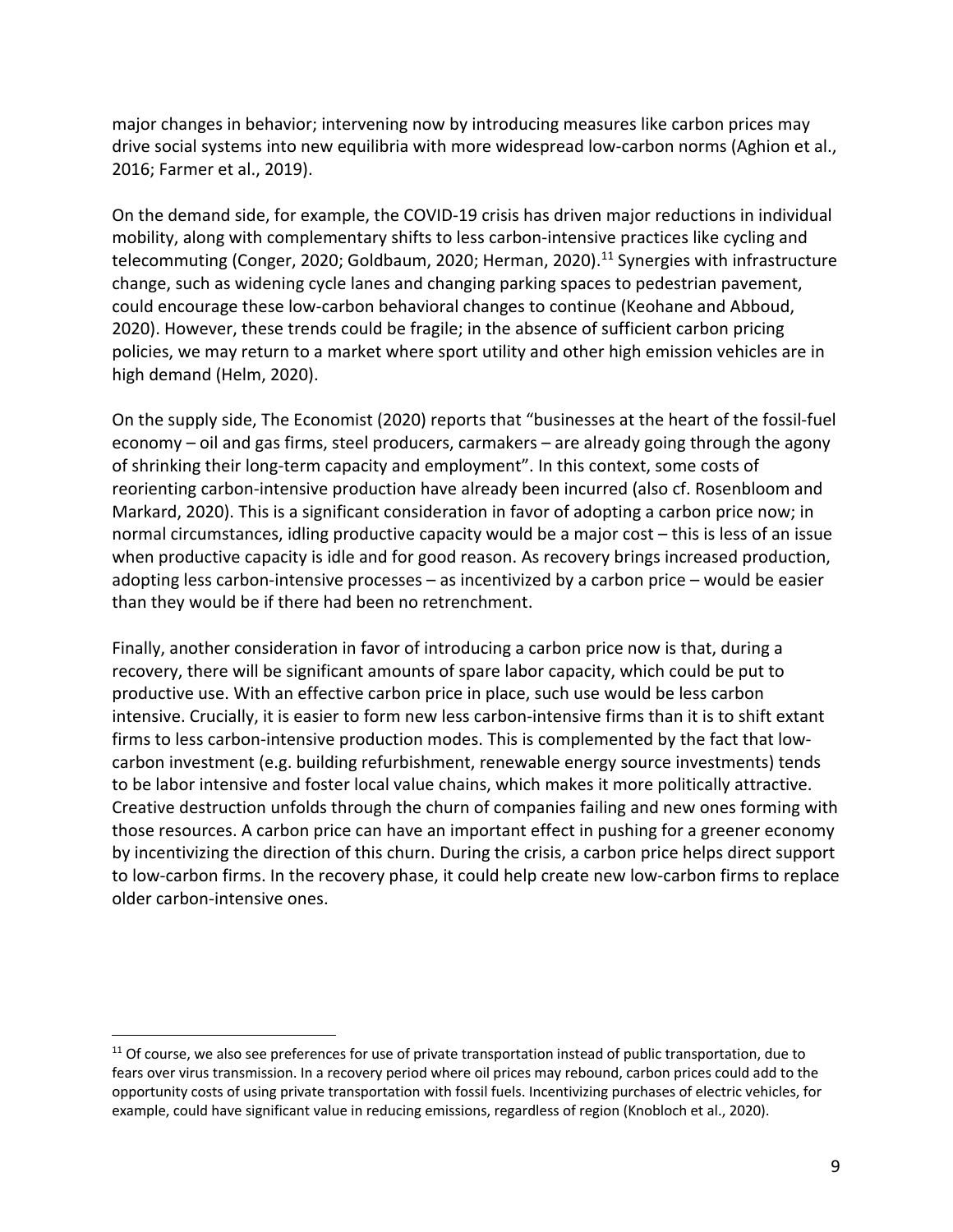## Conclusion

The COVID-19 crisis presents challenges, but also opportunities. In particular, the EU's Green Deal should be implemented in such a way that it boosts economic recovery while putting the EU on a low-carbon pathway. While such a policy is not on the horizon in the US under a Republican controlled administration, the US may well be still managing the COVID-19 crisis into a new administration.

The COVID-19 crisis teaches us to put policies in place to try to curb environmental risks before they strike. If these opportunities are missed and massive fiscal stimulus measures are targeted at carbon-intensive industries and consumer goods, we will experience more technological high-carbon lock-in for the next decade or decades. The introduction or strengthening of carbon pricing would, instead, help redirect the recovery towards a low carbon future. In the context of the limited timing we have available to green our production and consumption (Goulder, 2020), the COVID-19 crisis is, perhaps surprisingly, the ideal time to introduce carbon pricing more broadly to incentivize a more sustainable future.

## Acknowledgements

Thanks for comments and discussion from Mark Budolfson, Ewan Kingston, Maddalena Ferranna, Ulrike Kornek, Helen Mintz, Peter Singer and Rob Socolow. Thanks also to the editors and two anonymous reviewers.

## Disclosure statement

No potential conflict of interest was reported by the authors.

## ORCID

Kian Mintz-Woo https://orcid.org/0000-0002-9216-9561 Francis Dennig https://orcid.org/0000-0001-7362-1009 Thomas Schinko https://orcid.org/0000-0003-1156-7574

#### References

- Aghion, P., Dechezleprêtre, A., Hemous, D., Martin, R. & van Reenen, J. (2016). Carbon taxes, path dependency, and directed technical change: Evidence from the auto industry. *Journal of Political Economy 124*(1), 1–51. doi:10.1086/684581
- Akerlof, G. A., Aumann, R., Bailey, M., Baily, M., Bernanke, B., Boskin, M., Deaton, A., Diamond, P., Engle, R., Fama, E., Feldstein, M., Furman, J., Goolsbee, A., Greenspan, A., Hansen, L. P., Hart, O., Holmström, B., Hubbard, G., Kahneman, D., Krueger, A., Kydland, F., Lazear, E., Lucas, R., Mankiw, N. G., Maskin, E., McFadden, D., Merton, R., Myerson, R., Phelps, E., Romer, C., Rosen, H., Roth, A., Sargent, T., Scholes, M., Sen, A. K., Sharpe, W., Shiller, R., Shultz, G. P., Sims, C., Solow, R. M., Spence, M., Summers, L., Thaler, R. H., Tyson, L., Volcker, P. & Yellen, J. (2019). Economists' statement on carbon dividends. *Wall Street Journal* p. A13. January 17, 2019 edition.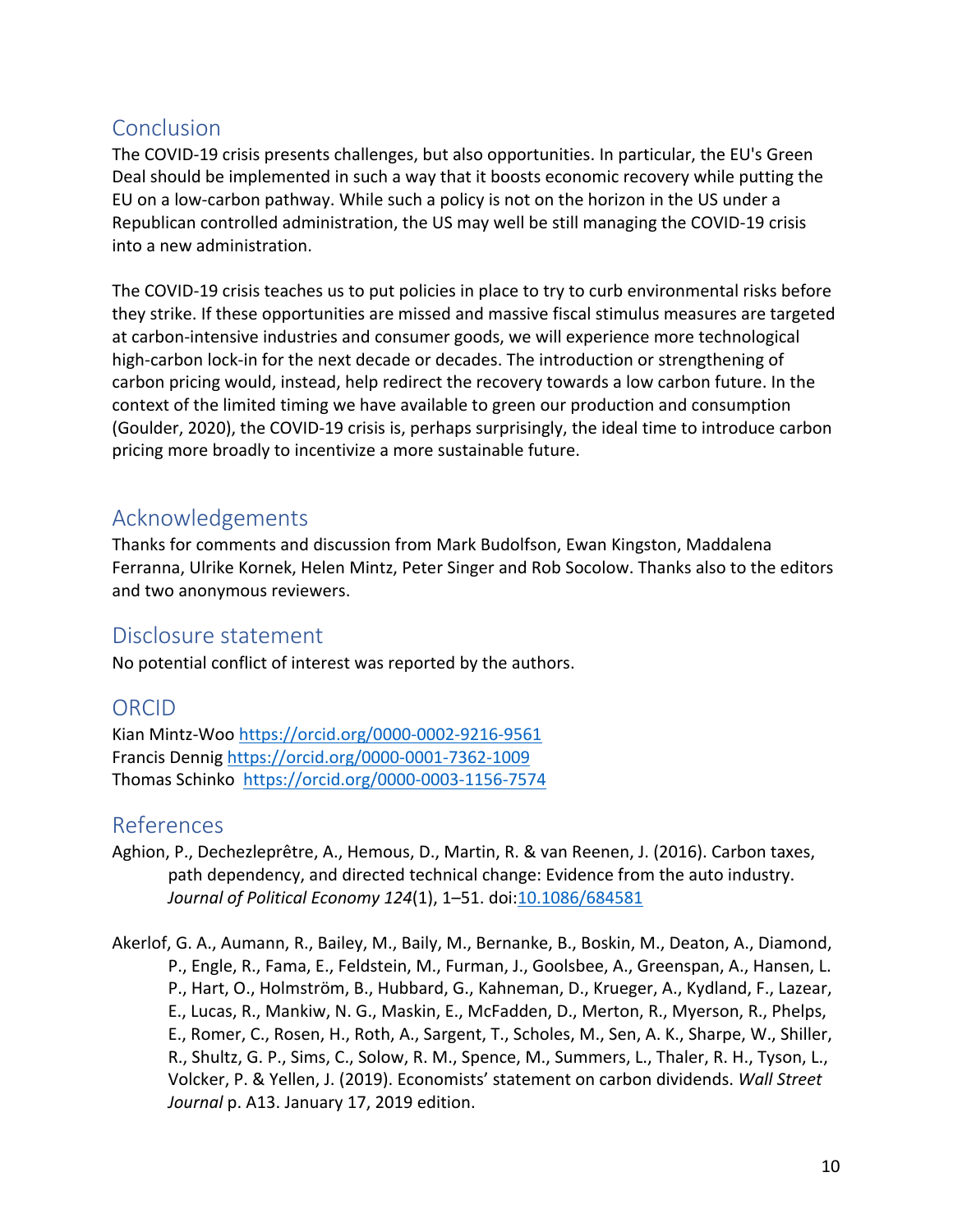- Andersson, J. J. (2019). Carbon taxes and CO<sub>2</sub> emissions: Sweden as a case study. American *Economic Journal: Economic Policy 11*(4), 1–30. doi:10.1257/pol.20170144
- Baker, J. A., Feldstein, M., Halstead, T., Mankiw, N. G., Paulson, H. M., Shultz, G. P., Stephenson, T. & Walton, R. (2017). *The Conservative Case for Carbon Dividends*. Climate Leadership Council: Washington, DC.
- Basri, M. C., Hanna, R. & Olken, B. A. (2020). Spend fossil-fuel subsidies on pandemic relief and the poor. *Project Syndicate*. Accessed May 19, 2020. URL: https://www.projectsyndicate.org/commentary/oil-price-collapse-enables-end-to-fuel-subsidies-by-mchatib-basri-et-al-2020-05
- Brunsden, J. & Fleming, S. (2020). How would Ursula von der Leyen's coronavirus recovery fund work? *Financial Times*. Accessed May 28, 2020. URL: https://www.ft.com/content/ebaa7dcd-b6f7-418f-802b-7a8dbc9668f1
- Carattini, S., Baranzini, A., Thalmann, P., Varone, F. & Vhringer, F. (2017). Green taxes in a post-Paris world: Are millions of nays inevitable? *Environmental and Resource Economics 68*(1), 97–128. doi:10.1007/s10640-017-0133-8
- Carattini, S., Carvalho, M. & Fankhauser, S. (2018). Overcoming public resistance to carbon taxes. *Wiley Interdisciplinary Reviews: Climate Change 9*(5), e531–26. doi:10.1002/wcc.531
- Chelminski, K. (2018). Fossil fuel subsidy reform in Indonesia. In J. Skovgaard & H. van Asselt (eds), *The Politics of Fossil Fuel Subsidies and their Reform* (pp. 193–211). Cambridge: Cambridge University Press.
- Conger, K. (2020). Facebook starts planning for permanent remote workers. *The New York Times* p. B1. May 22, 2020 edition.
- Cronin, J. A., Fullerton, D. & Sexton, S. (2019). Vertical and horizontal redistributions from a carbon tax and rebate. *Journal of the Association of Environmental and Resource Economists 6*(S1), S169–S208. doi:10.1086/701191
- Derviş, K. & Strauss, S. (2020). The carbon-tax opportunity. *Project Syndicate*. Accessed May 6, 2020. URL: https://www.project-syndicate.org/commentary/low-oil-prices-opportunityfor-carbon-tax-by-kemal-dervis-and-sebastian-strauss-2020-05
- Edgecliffe-Johnson, A. (2020). Global threats are reordering supply chains, says report. *Financial Times*. Accessed September 16, 2020. URL: https://www.ft.com/content/a4544767 f93d-48b0-bde4-ad8a582922ab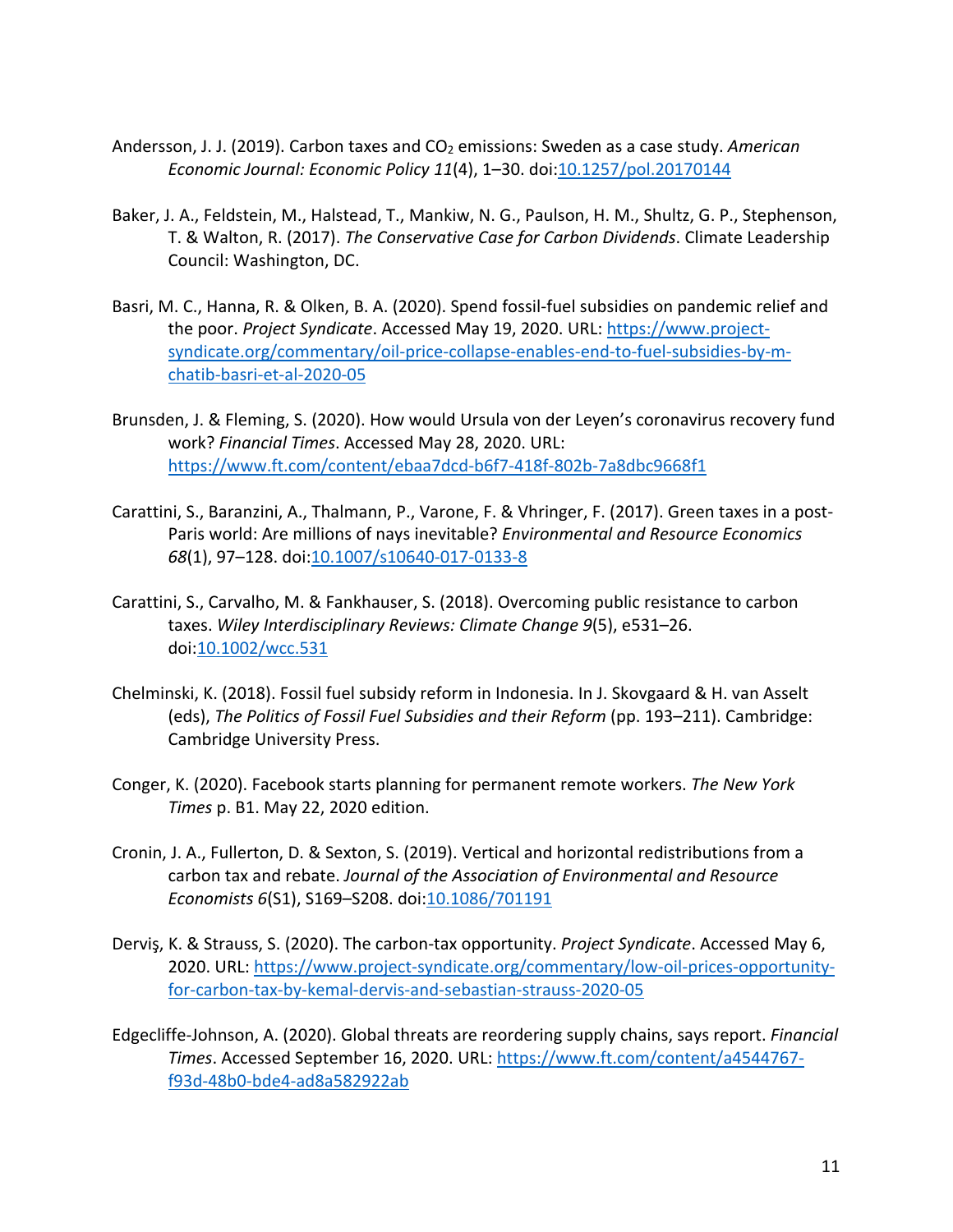- European Commission. (2019). European Green Deal: what role can taxation play? *European Commission – Taxation and Customs Union*. Accessed September 17, 2020. URL: https://ec.europa.eu/taxation\_customs/commission-priorities-2019-24/europeangreen-deal-what-role-can-taxation-play\_en
- Farmer, J. D., Hepburn, C., Ives, M. C., Hale, T., Wetzer, T., Mealy, P., Rafaty, R., Srivastav, S. & Way, R. (2019). Sensitive intervention points in the post-carbon transition. *Science 364*(6436), 132–134. doi: 10.1126/science.aaw7287 URL: https://science.sciencemag.org/content/364/6436/132.full
- Galbraith, E. & van den Bergh, J. (2020). Tax carbon to aid economic recovery. *Nature* 581(7808), 262–262. doi:10.1038/d41586-020-01500-8 URL: https://www.nature.com/articles/d41586-020-01500-8
- Giles, C. & Harding, R. (2020). Richest nations face \$17tn government debt burden from coronavirus. *Financial Times*. Accessed May 24, 2020. URL: https://www.ft.com/content/66164bbc-40c7-4d91-a318-a0b4dbe4193e
- Goldbaum, C. (2020). Thinking of buying a bike? Get ready for a very long wait. *The New York Times* p. A12. May 22, 2020 edition.
- Goulder, L. H. (2020). Timing Is everything: How economists can better address the urgency of stronger climate policy. *Review of Environmental Economics and Policy 14*(1), 143–156. doi: 10.1093/reep/rez014 URL: https://academic.oup.com/reep/article/14/1/143/5695767
- Green, F. & Gambhir, A. (2020). Transitional assistance policies for just, equitable and smooth low-carbon transitions: Who, what and how? *Climate Policy 20*(8), 902–921. doi: 10.1080/14693062.2019.1657379
- Haites, E. (2018). Carbon taxes and greenhouse gas emissions trading systems: what have we learned? *Climate Policy*, *18*(8), 955–966. doi:10.1080/14693062.2018.1492897
- Harrison, K. (2012). A tale of two taxes: The fate of environmental tax reform in Canada. *Review of Policy Research 29*(3), 383–407. doi:10.1111/j.1541-1338.2012.00565.x
- Helm, D. (2020). The environmental impacts of the coronavirus. *Environmental and Resource Economics 76*(1), 21–38. doi:10.1007/s10640-020-00426-z
- Hepburn, C., O'Callaghan, B., Stern, N., Stiglitz, J. E. & Zenghelis, D. (2020). Will COVID-19 fiscal recovery packages accelerate or retard progress on climate change? *Oxford Review of Economic Policy*. doi:10.1093/oxrep/graa015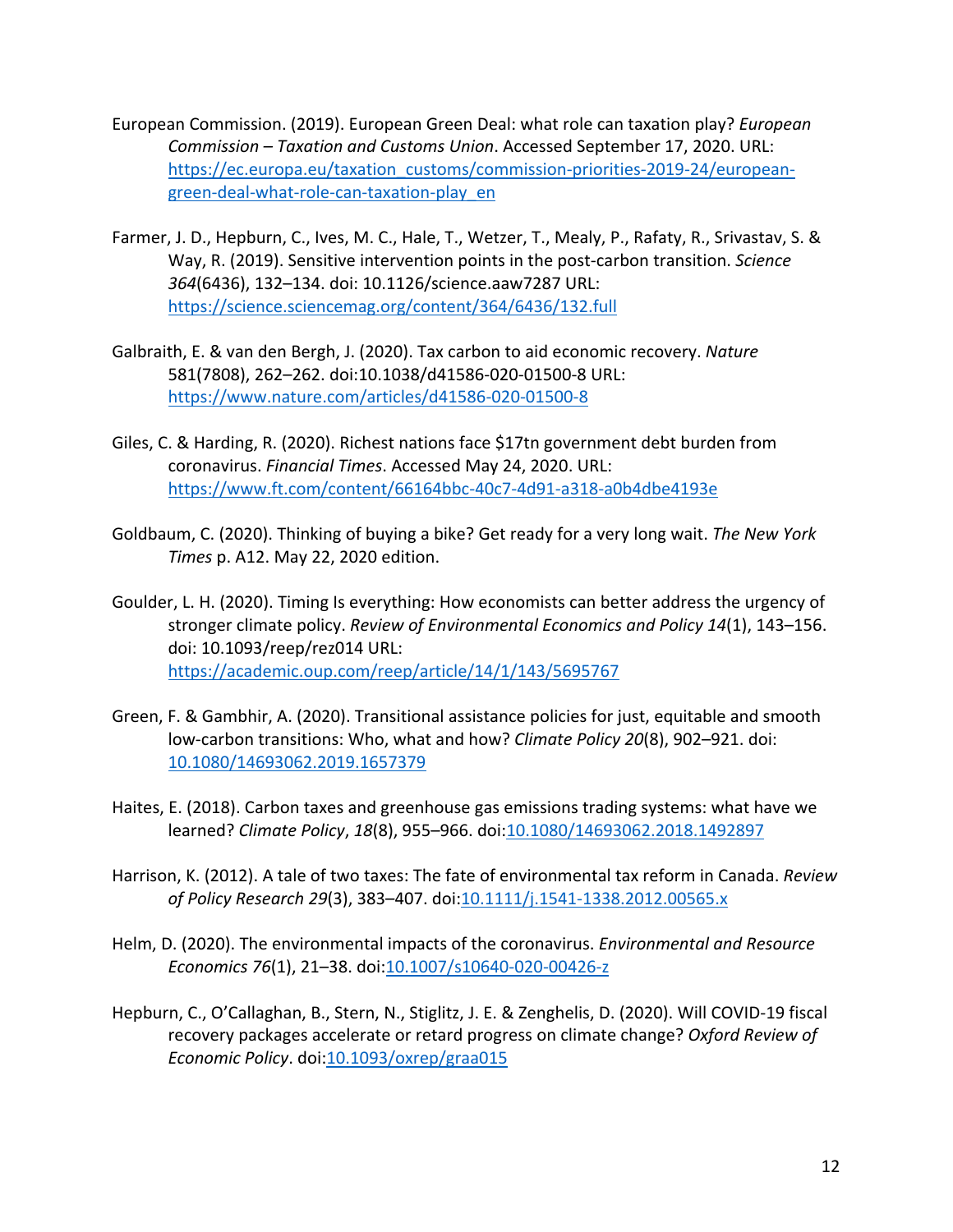- Herman, M. (2020). Fourteen million Britons ready to get on their bikes. *Reuters*. Accessed May 17, 2020. URL: https://www.reuters.com/article/us-health-coronavirus-britaincycling/fourteen-million-britons-ready-to-get-on-their-bikes-idUSKBN22T0G1
- International Energy Agency (2020). *Global Energy Review 2020*. Accessed May 29, 2020. URL: https://www.iea.org/reports/global-energy-review-2020
- IPCC (2018). Summary for policymakers. In J. Masson-Delmotte, V., P. Zhai, H.-O. Pörtner, D. Roberts, J. Skea, P.R. Shukla, A. Pirani, W. Moufouma-Okia, C. Péan, R. Pidcock, S. Connors, J.B.R. Matthews, Y. Chen, X. Zhou, M.I. Gomis, E. Lonnoy, T. Maycock, M. Tignor & T. Waterfield (Eds.), *Global Warming of 1.5°C. An IPCC Special Report on the impacts of global warming of 1.5°C above pre-industrial levels and related global greenhouse gas emission pathways, in the context of strengthening the global response to the threat of climate change, sustainable development, and efforts to eradicate poverty*.
- Ipsos MORI (2020). *How do Great Britain and the world view climate change and Covid-19?* Technical report. Accessed August 20, 2020. URL: https://www.ipsos.com/sites/default/files/ct/news/documents/2020-04/earth day slide deck.pdf
- Keohane, D. & Abboud, L. (2020). Cycling lanes, wider pavements: How EU cities rethink public transport. *Financial Times*. Accessed May 6, 2020. URL: https://www.ft.com/content/09f183f3-57d9-45b6-bf75-d4e43390f467
- Klenert, D., Mattauch, L., Combet, E., Edenhofer, O., Hepburn, C., Rafaty, R. & Stern, N. (2018). Making carbon pricing work for citizens. *Nature Climate Change 8*(8), 669–677. doi:10.1038/s41558-018-0201-2 URL: https://www.nature.com/articles/s41558-018- 0201-2
- Knobloch, F., Hanssen, S. V., Lam, A., Pollitt, H., Salas, P., Chewpreecha, U., Huijbregts, M. A. J. & Mercure, J. F. (2020). Net emission reductions from electric cars and heat pumps in 59 world regions over time. *Nature Sustainability 5*, 179–11. doi:10.1038/s41893-020- 0488-7 URL: https://www.nature.com/articles/s41893-020-0488-7
- Krauss, C. (2020). Oil giants agree to limit output, cooling tensions. *The New York Times* p. A1. April 13, 2020 edition.
- Labandeira, X., Labeaga, J. M. & López-Otero, X. (2017). A meta-analysis on the price elasticity of energy demand. *Energy Policy 102*, 549–568. doi:10.1016/j.enpol.2017.01.002 URL: https://linkinghub.elsevier.com/retrieve/pii/S0301421517300022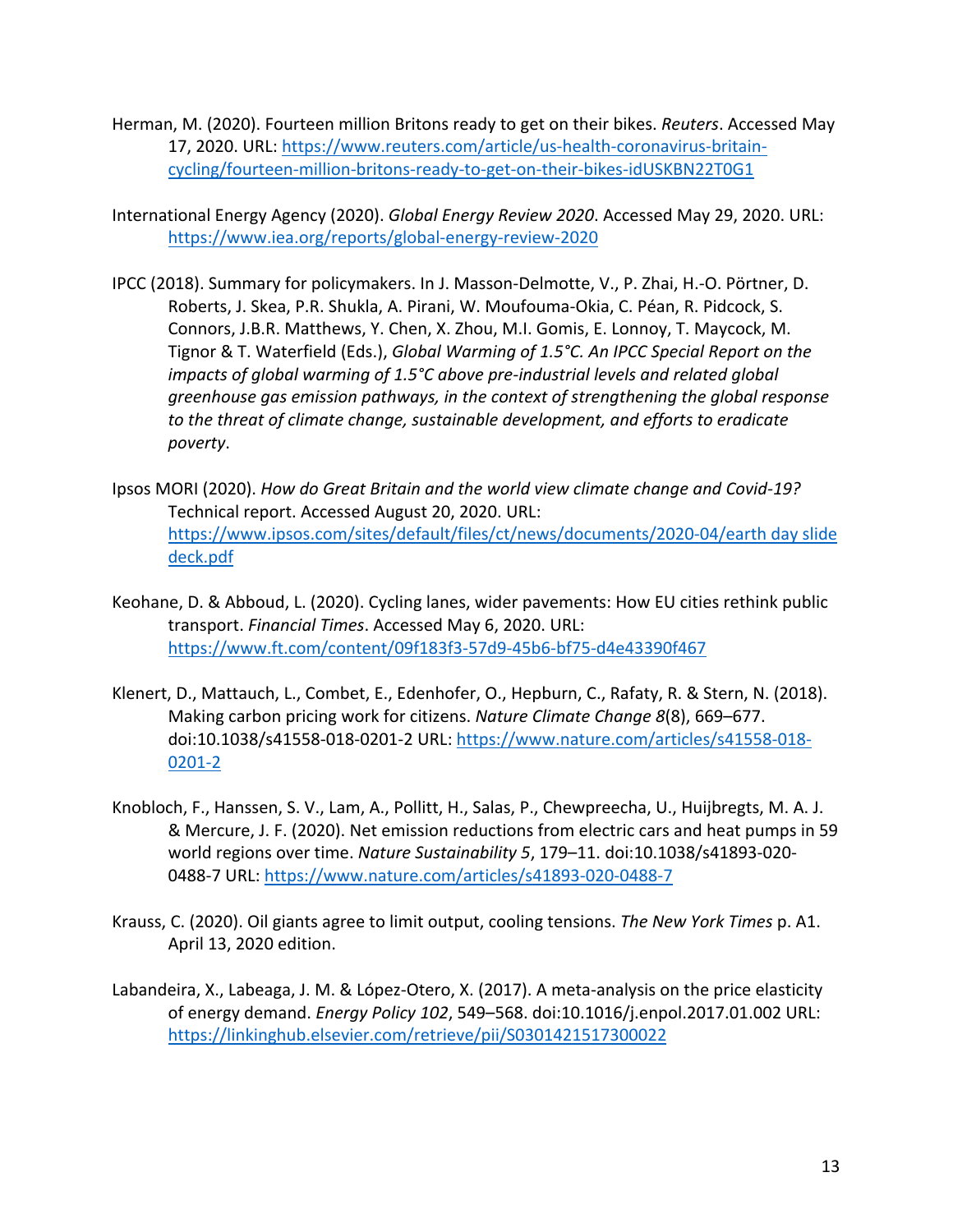- Maestre-Andrés, S., Drews, S. & van den Bergh, J. (2019). Perceived fairness and public acceptability of carbon pricing: A review of the literature. *Climate Policy 19*(9), 1186– 1204. doi:10.1080/14693062.2019.1639490
- Malliet, P., Reynès, F., Landa, G., Hamdi-Cherif, M. & Saussay, A. (2020). Assessing short-term and long-term economic and environmental effects of the COVID-19 crisis in France. *Environmental and Resource Economics 76*(4), 867–883. doi:10.1007/s10640-020- 00488-z
- Mathur, A. & Morris, A. C. (2014). Distributional effects of a carbon tax in broader U.S. fiscal reform. *Energy Policy 66*(C), 326–334. doi:10.1016/j.enpol.2013.11.047
- McKinsey (2020). *Risk, resilience, and rebalancing in global value chains*. Technical Report. Accessed September 16, 2020. https://www.mckinsey.com/businessfunctions/operations/our-insights/risk-resilience-and-rebalancing-in-global-value-chains
- Moerenhout, T. S. H. (2018). Reforming Egypt's fossil fuel subsidies in the context of a changing social contract. In J. Skovgaard & H. van Asselt (Eds.), *The Politics of Fossil Fuel Subsidies and their Reform* (pp. 265–282). Cambridge: Cambridge University Press.
- Narassimhan, E., Gallagher, K. S., Koester, S. & Alejo, J. R. (2018). Carbon pricing in practice: A review of existing emissions trading systems. *Climate Policy 18*(8), 967–991. doi:10.1080/14693062.2018.1467827
- Pizer, W. A. & Sexton, S. (2019). The distributional impacts of energy taxes. *Review of Environmental Economics and Policy 13*(1), 104–123. doi: 10.1093/reep/rey021 URL: https://academic.oup.com/reep/article/13/1/104/5304823
- Rabe, B. G. (2018). *Can We Price Carbon?* Cambridge, Mass: MIT Press.
- Raval, A., Sheppard, D. & Khalaf, R. (2020). BP warns of oil demand peak by early 2020s. *Financial Times*. Accessed September 15, 2020. URL: https://www.ft.com/content/7a6d5cb2-0e7e-4ea5-8662-5ac75c4c0694
- Rogoff, K. (2020). The uncertainty pandemic. *Project Syndicate*. Accessed September 16, 2020. URL: https://www.project-syndicate.org/commentary/covid19-uncertainty-growthemployment-politics-by-kenneth-rogoff-2020-09
- Rosenbloom, D. & Markard, J. (2020). A COVID-19 recovery for climate. *Science 368*(6490), 447– 447. doi:10.1126/science.abc4887
- Sayegh, A. G. (2019). Pricing carbon for climate justice. *Ethics, Policy & Environment 22*(2), 109– 130. doi:10.1080/21550085.2019.1625532